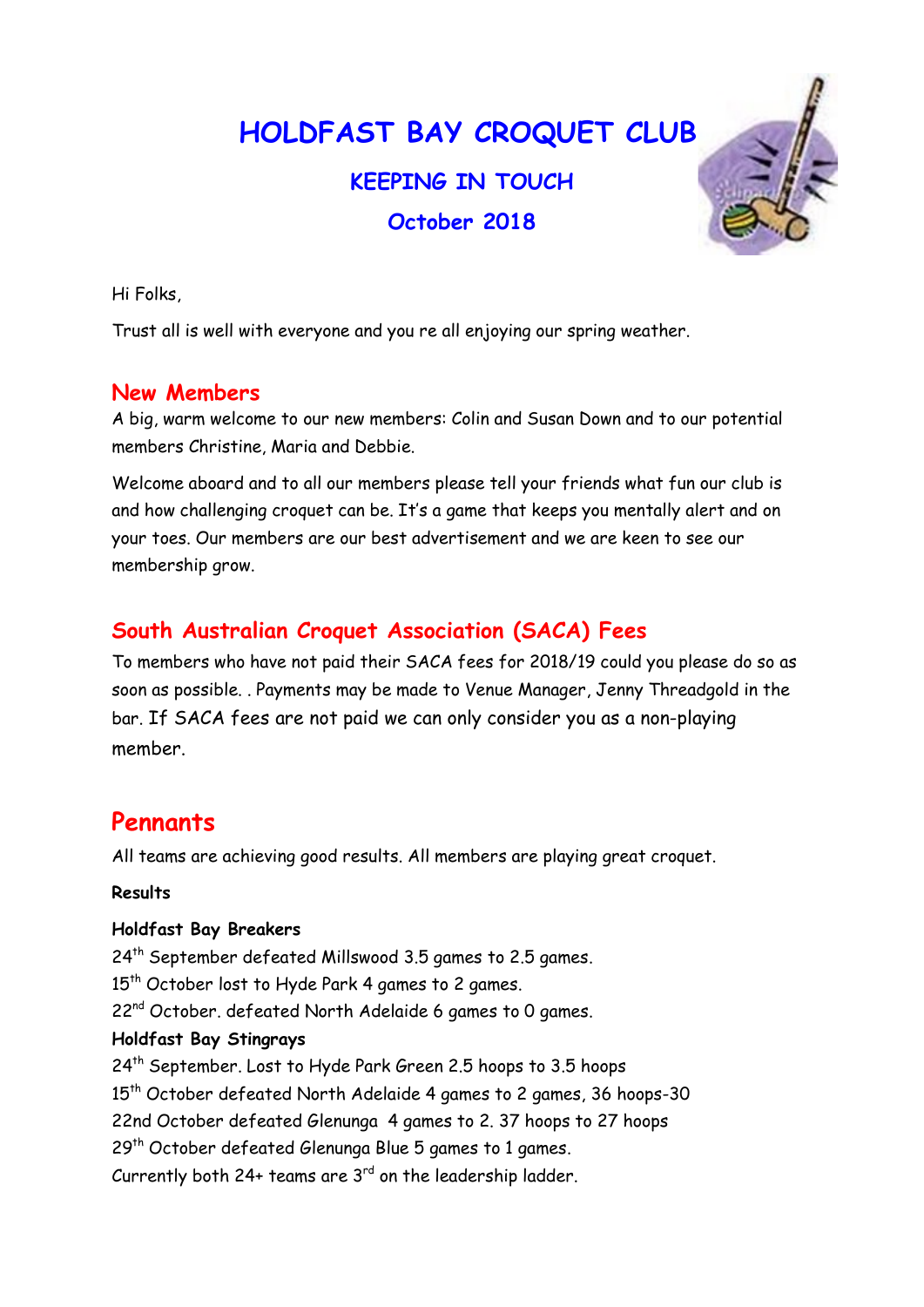# Coaching

A reminder that David is offering Golf Croquet Coaching on Thursdays, 9.30 am – 11.30 am to all pennant and potential pennant players, Urbicia is coaching Association Croquet on Wednesdays at 12.30pm –p 2:00pm.

#### Club Playing Days

Wednesdays, Fridays Saturdays 9,30 am – 12.00noon In consideration for all could you please be at the courts before 9.30am so games can commence on time. Please wear your new uniform.

# Sausage Sizzle

The next Bunnings Sausage Sizzle is on Thursday 8th November, 2018.

#### DIARY DATES

There are a number of club functions and social club functions happening between now and Christmas that need support in both attendance and assistance. We rely on members support to ensure that these functions are a success so please if at all possible offer your support.

# Come and Try

Wednesdays  $7<sup>th</sup>$ ,  $14<sup>th</sup>$ ,  $21<sup>st</sup>$  November 9.30am - 12.00 noon. Also, in the evenings, of Wednesday 7<sup>th</sup> and 14<sup>th</sup> from 7.00pm - 10.00pm volunteers are needed to assist on these dates.

# Red Hatters Club Social Function

Wednesday 21<sup>st</sup> November. 5.30pm -10.00pm. This group of people are requiring a meal and an introduction to croquet. Volunteers are required to assist, either with serving the meal, cleaning up or helping on the courts. Donations of a salad or sweet dish would gratefully be appreciated.

#### Flinders Private Cardiac Nurses Social Function

Friday, 23rd November, 5.00pm – 10.00pm, 60-70 people (volunteers needed to assist on the courts)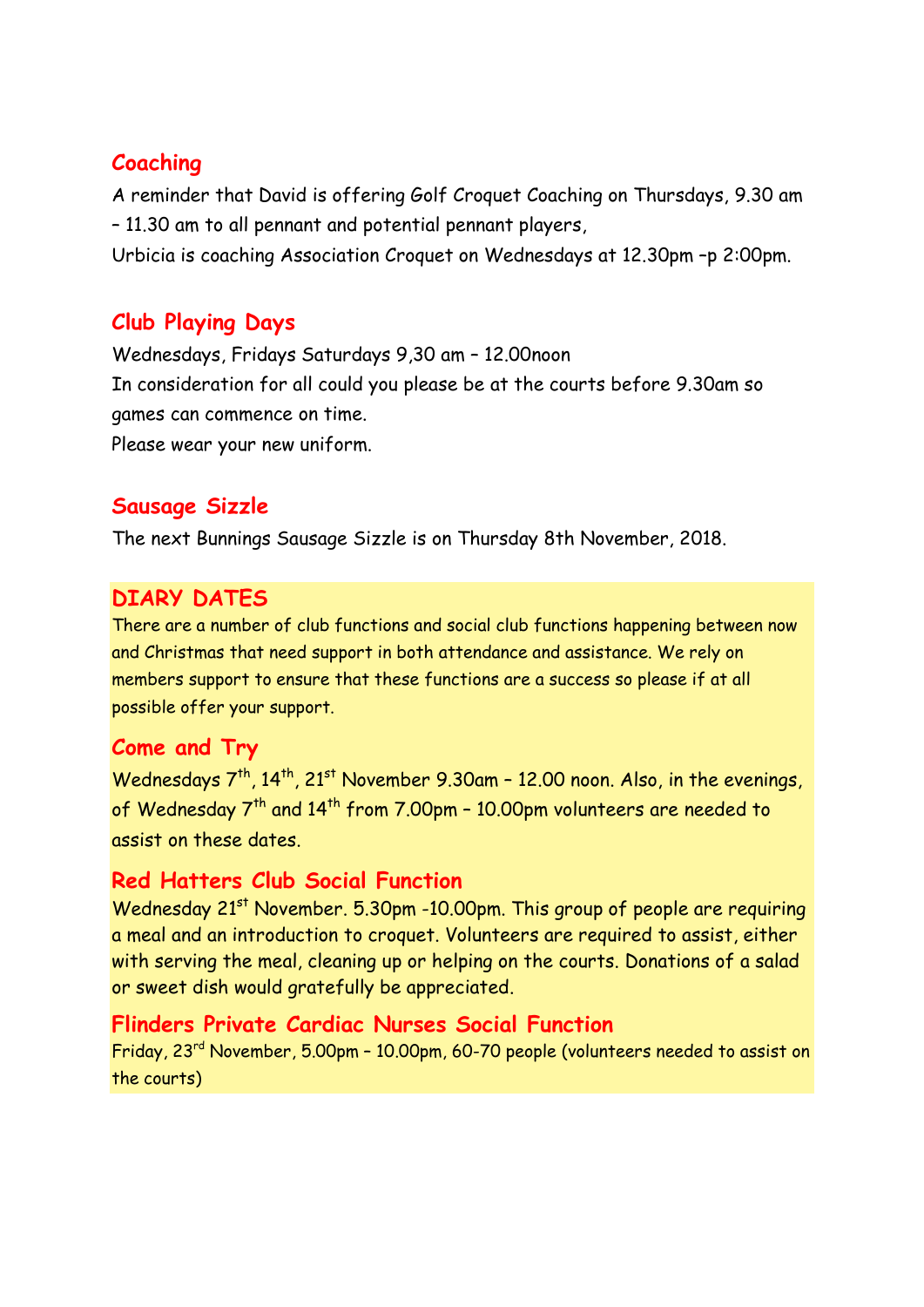# Holdfast Bay Croquet Club Gala Day

Monday 26 November, 9.00am, (volunteers needed to assist with lunch duties, setting up, etc.) Donations for prizes and raffle would be appreciated and as our club is catering for this event we need offers from members to assist by bringing a salad.

# Club Holdfast Christmas Dinner

Friday, 30 November, 6.30pm for 7.00pm start. Volunteers needed to assist with catering duties. Booking sheet for dinner is on the front bar.

# N.E.C. Function

Friday, 14 December, 7.00pm (bowls and croquet), 150 people (volunteers needed)

# Royal Adelaide Golf Club Social Function

Friday 21<sup>st</sup> December, 5.00pm - 10.00pm volunteers needed to help with court duties.

#### Happy Hour

Club Holdfast has introduced a Happy Hour at the club bar on Tuesdays, Thursdays and Fridays between 5.00pm and 6.00pm.

#### Bingo

Bingo is currently being held at the club on Tuesday at 12.45pm and evenings at 7.30pm A special Melbourne Cup Bingo will be held, A Schnitzel With Chips plus dessert \$12.00, for lunch then eyes down for Bingo at 12.45pm.

# Holdfast Bay Croquet Club End of year function and Xmas Party

Trish Clayton has kindly asked us back to her place for our annual Christmas end of year celebrations. All members are invited. You are asked to bring a salad or sweet to share and own drinks. Barbecue facilities are available.

You are also asked to bring a gift, value to \$10.00 for Kris Kringle.

Please join us to meet Santa and a day of fun

Sunday 2nd December, 12.30pm at Trish Clayton's, 36A Penzance St., Glenelg.



Until next month, keep well, keep safe, keep smiling, keep croqueting. Cheers,

Marg